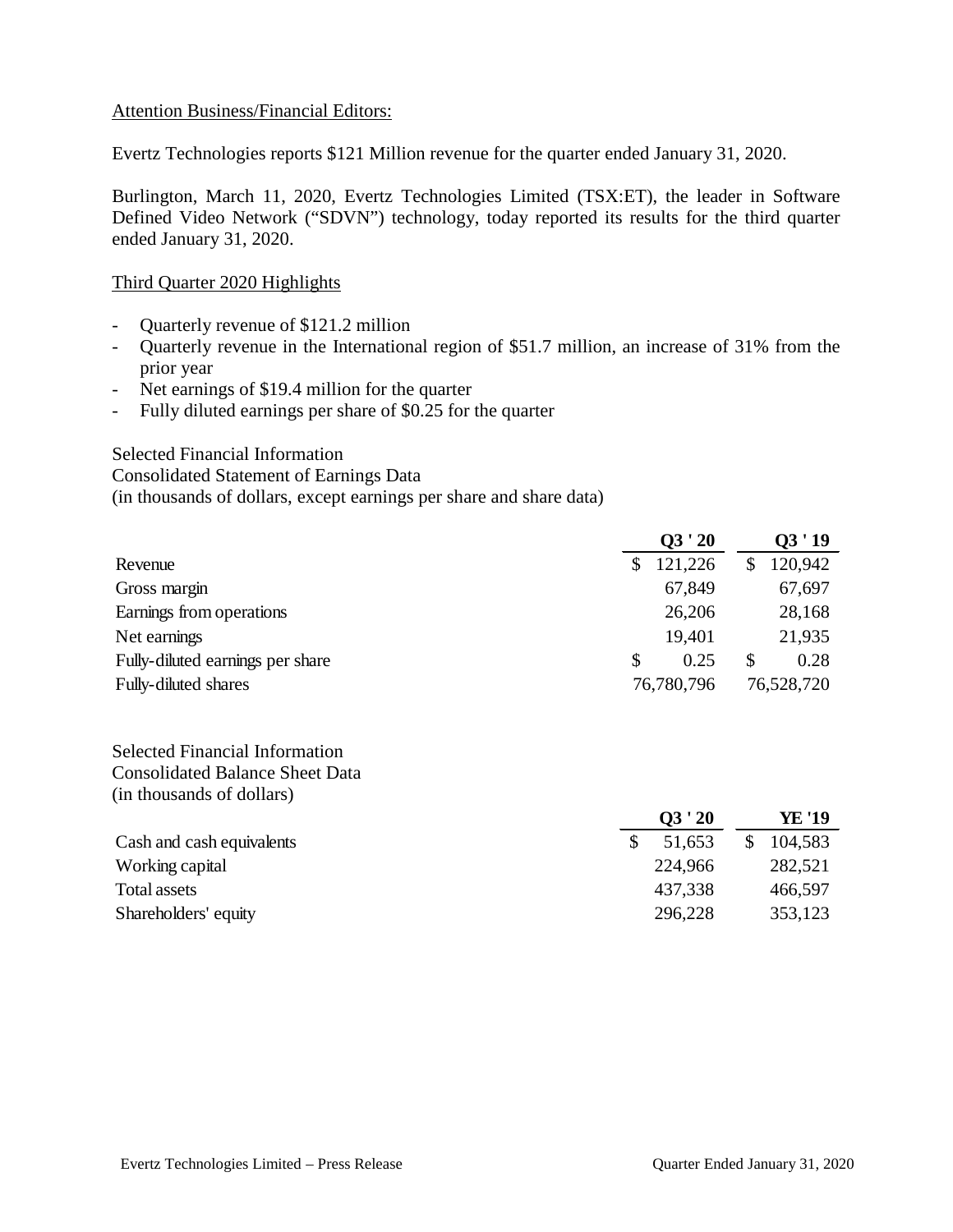## Revenue

For the quarter ended January 31, 2020, revenues were \$121.2 million, an increase of \$0.3 million compared to revenues of \$120.9 million for the quarter ended January 31, 2019. For the quarter, revenues in the United States/Canada region were \$69.5 million compared to \$81.5 million in the same quarter last year. The International region had revenues of \$51.7 million, an increase of \$12.2 million compared to \$39.5 million in the same quarter last year.

## Gross Margin

For the quarter ended January 31, 2020, gross margin was \$67.8 million as compared to \$67.7 million in the same quarter last year. Gross margin percentage was approximately 56.0% as compared to 56.0% in the quarter ended January 31, 2019.

## Earnings

For the quarter ended January 31, 2020, net earnings were \$19.4 million as compared to \$21.9 million in the corresponding period last year.

For the quarter ended January 31, 2020, earnings per share on a fully-diluted basis were \$0.25 as compared to \$0.28 in the corresponding period last year.

#### Operating Expenses

For the quarter ended January 31, 2020, selling and administrative expenses were \$17.9 million as compared to \$17.6 million for the quarter ended January 31, 2019.

For the quarter ended January 31, 2020, gross research and development expenses were \$24.0 million as compared to \$21.6 million for the quarter ended January 31, 2019.

#### Liquidity and Capital Resources

The Company's working capital as at January 31, 2020 was \$225.0 million as compared to \$282.5 million on April 30, 2019.

Cash and cash equivalents were \$51.7 million as at January 31, 2020 as compared to \$104.6 million on April 30, 2019.

Cash generated from operations was \$67.3 million for the quarter ended January 31, 2020 as compared to \$48.1 million for the quarter ended January 31, 2019. Before taking into account taxes and the changes in non-cash working capital and current taxes, the Company generated \$23.7 million from operations for the quarter ended January 31, 2020 compared to \$22.9 million for the same period last year.

For the quarter, the Company used \$2.8 million for investing activities.

For the quarter ended, the Company used cash in financing activities of \$18.8 million which was principally a result of the payment of dividends of \$13.8 million.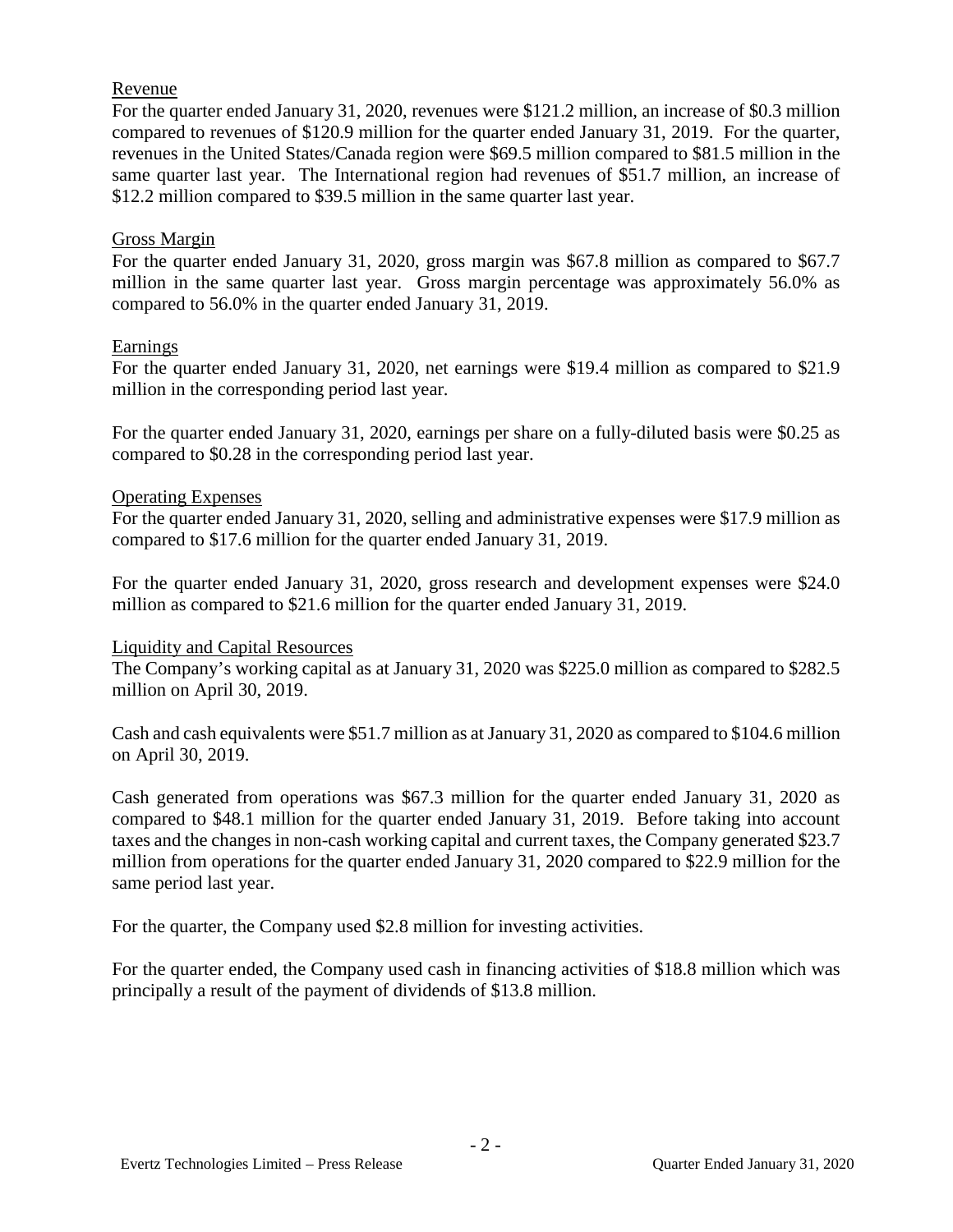## Shipments and Backlog

At the end of February 2020, purchase order backlog was in excess of \$93 million and shipments during the month of February 2020 were \$39 million.

## Dividend Declared

Evertz Board of Directors declared a regular quarterly dividend on March 11, 2020 of \$0.18 per share.

The dividend is payable to shareholders of record on March 20, 2020 and will be paid on or about March 27, 2020.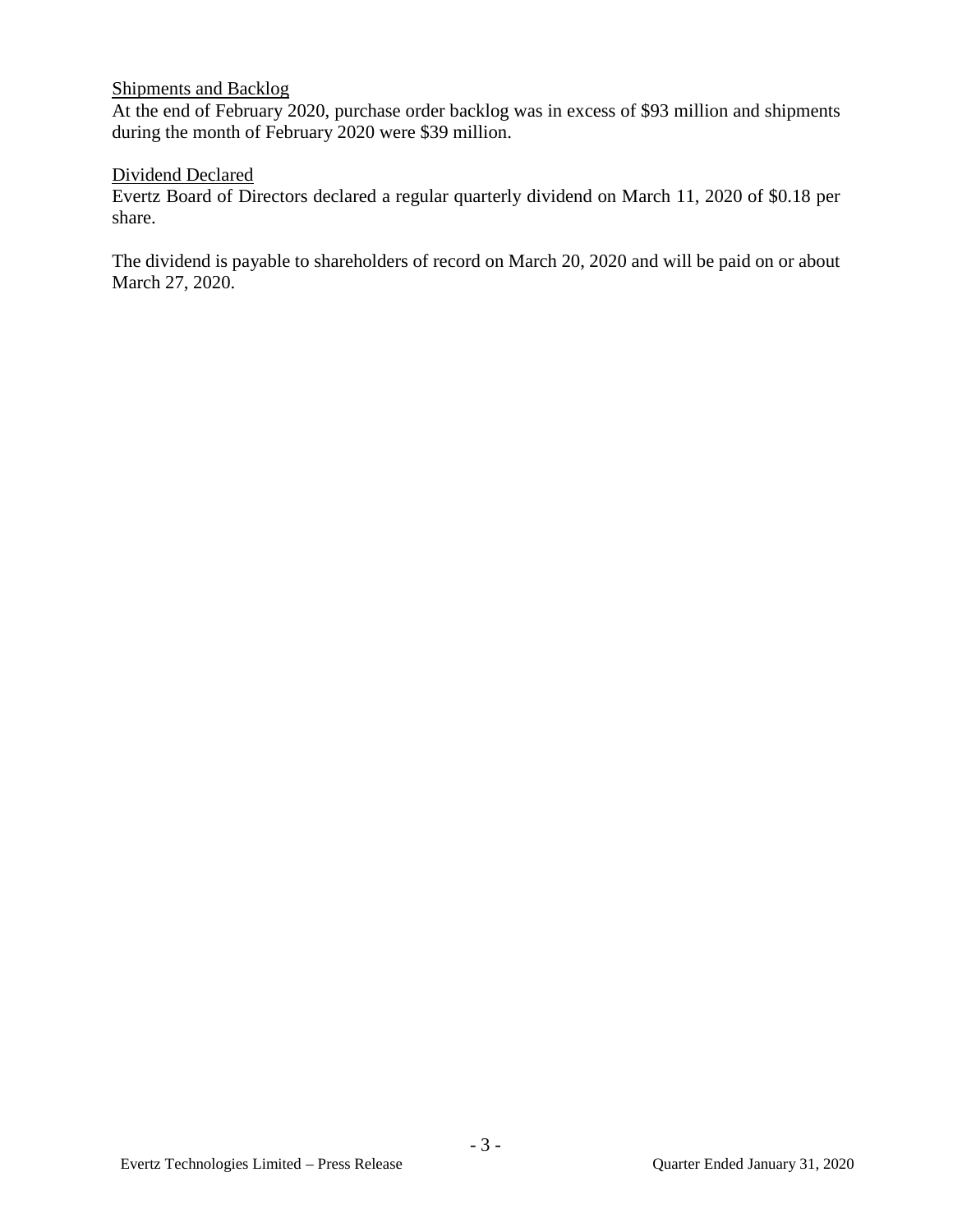# **Selected Consolidated Financial Information**

(in thousands of dollars, except earnings per share and percentages)

|                                                       | Three month period ended<br>January 31, |         | Nine month period ended<br>January 31, |                         |        |         |                           |                |  |
|-------------------------------------------------------|-----------------------------------------|---------|----------------------------------------|-------------------------|--------|---------|---------------------------|----------------|--|
|                                                       |                                         | 2020    |                                        | 2019                    |        | 2020    |                           | 2019           |  |
| Revenue                                               | \$                                      | 121,226 | \$                                     | 120,942                 | \$     | 344,425 | $\boldsymbol{\mathsf{S}}$ | 336,311        |  |
| Cost of goods sold                                    |                                         | 53,377  |                                        | 53,245                  |        | 148,102 |                           | 145,678        |  |
| Gross margin                                          |                                         | 67,849  |                                        | 67,697                  |        | 196,323 |                           | 190,633        |  |
|                                                       |                                         |         |                                        |                         |        |         |                           |                |  |
| Expenses                                              |                                         |         |                                        |                         |        |         |                           |                |  |
| Selling and administrative                            |                                         | 17,863  |                                        | 17,570                  |        | 52,197  |                           | 49,864         |  |
| General                                               |                                         | 927     |                                        | 897                     |        | 2,685   |                           | 2,398          |  |
| Research and development                              |                                         | 23,993  |                                        | 21,571                  |        | 69,625  |                           | 63,974         |  |
| Investment tax credits                                |                                         | (2,056) |                                        | (2, 136)                |        | (6,037) |                           | (6,072)        |  |
| Share based compensation                              |                                         | 1,186   |                                        | 1,245                   |        | 4,058   |                           | 3,152          |  |
| Foreign exchange (gain) loss                          |                                         | (270)   |                                        | 382                     |        | 2,637   |                           | (1,528)        |  |
|                                                       |                                         | 41,643  |                                        | 39,529                  |        | 125,165 |                           | 111,788        |  |
| Earnings before undernoted                            |                                         | 26,206  |                                        | 28,168                  |        | 71,158  |                           | 78,845         |  |
| Finance income                                        |                                         | 84      |                                        | 295                     |        | 896     |                           | 964            |  |
| Finance costs                                         |                                         | (511)   |                                        | (152)                   |        | (1,375) |                           | (661)          |  |
| Other income and expenses                             |                                         | 162     |                                        | 1,081                   |        | 303     |                           | 1,221          |  |
| Earnings before income taxes                          |                                         | 25,941  |                                        | 29,392                  |        | 70,982  |                           | 80,369         |  |
| Provision for (recovery of) income taxes              |                                         |         |                                        |                         |        |         |                           |                |  |
| Current                                               |                                         | 6,798   |                                        | 8,033                   |        | 18,072  |                           | 21,527         |  |
| Deferred                                              |                                         | (258)   |                                        | (576)                   |        | (224)   |                           | (1,035)        |  |
|                                                       |                                         | 6,540   |                                        | 7,457                   |        | 17,848  |                           | 20,492         |  |
| Net earnings for the period                           | \$                                      | 19,401  | \$                                     | 21,935                  | \$     | 53,134  | \$                        | 59,877         |  |
| Net earnings attributable to non-controlling interest |                                         | 143     |                                        | 241                     |        | 427     |                           | 564            |  |
| Net earnings attributable to shareholders             |                                         | 19,258  |                                        | 21,694                  |        | 52,707  |                           | 59,313         |  |
| Net earnings for the period                           | \$                                      | 19,401  | \$                                     | 21,935                  | \$     | 53,134  | \$                        | 59,877         |  |
| Earnings per share                                    |                                         |         |                                        |                         |        |         |                           |                |  |
| Basic                                                 | \$                                      | 0.25    | \$                                     | 0.28                    | \$     | 0.69    | \$                        | 0.78           |  |
| Diluted                                               | \$                                      | 0.25    | \$                                     | 0.28                    | \$     | 0.69    | \$                        | 0.78           |  |
|                                                       |                                         |         |                                        |                         |        |         |                           |                |  |
| Consolidated Balance Sheet Data                       |                                         |         | As at                                  |                         |        | As at   |                           |                |  |
|                                                       |                                         |         |                                        | <b>January 31, 2020</b> |        |         |                           | April 30, 2019 |  |
| Cash and marketable securities                        |                                         |         | \$                                     |                         | 51,653 | \$      |                           | 108,606        |  |
| Inventory                                             |                                         |         | \$                                     | 168,626                 |        | \$      |                           | 171,271        |  |
| Working capital                                       |                                         |         | \$                                     | 224,966                 |        | \$      |                           | 282,521        |  |
| Total assets                                          |                                         |         | \$                                     | 437,338                 |        | \$      |                           | 466,597        |  |
| Shareholders' equity                                  |                                         |         | \$                                     | 296,228                 |        | \$      |                           | 353,123        |  |
| Number of common shares outstanding:                  |                                         |         |                                        |                         |        |         |                           |                |  |
| Basic                                                 |                                         |         |                                        | 76,601,646              |        |         |                           | 76,545,246     |  |
| Fully-diluted                                         |                                         |         |                                        | 78,170,646              |        |         |                           | 77,958,746     |  |
| Weighted average number of shares outstanding:        |                                         |         |                                        |                         |        |         |                           |                |  |
| <b>Basic</b>                                          |                                         |         |                                        | 76,666,791              |        |         |                           | 76,510,417     |  |
| Fully-diluted                                         |                                         |         |                                        | 76,745,929              |        |         |                           | 76,529,799     |  |